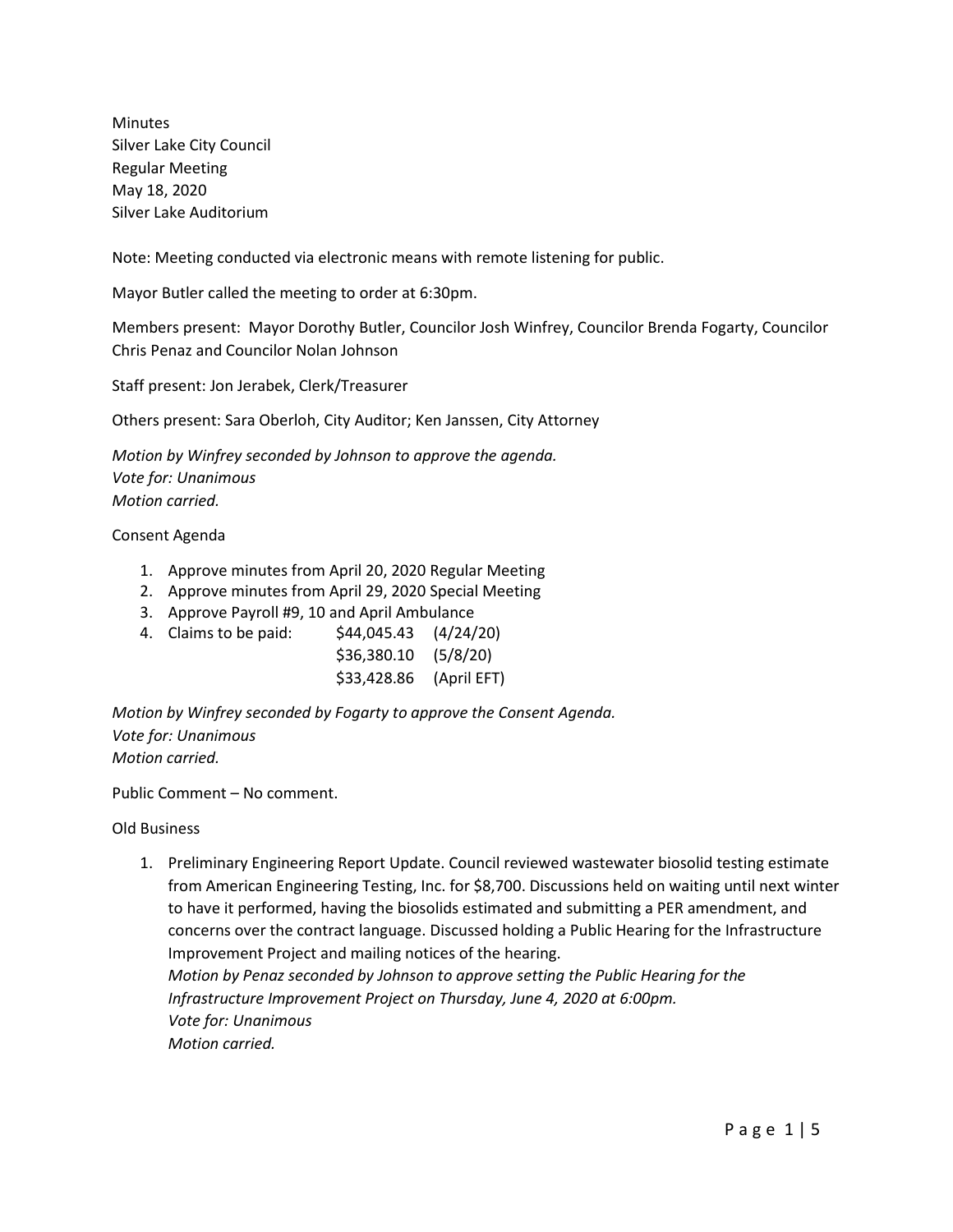- 2. Multi-Unit Housing Review. Methamphetamine retesting results showed that all units have now passed, and the ceiling repair has been inspected and approved. No Multi-Unit Housing application has been received.
- *3.* Compost Site Policy. Discussed administering permits for non-residents and adjusting the closing times on certain days. Hale Township had responded that they were not interested in cost sharing for the site and felt permits would suffice.

*Motion by Winfrey to have Clerk Jerabek create a compost permit policy. Motion rescinded by Winfrey.*

*Motion by Penaz seconded by Johnson to adjust the Compost Site closing time on Monday, Tuesday, Thursday, and Sunday from 4:00pm to 3:30pm.*

*Vote for: Unanimous*

*Motion carried.*

*Motion by Winfrey seconded by Penaz to table discussions on permits for the Compost Site. Vote for: Unanimous*

*Motion carried.*

4. Social Media and Digital Images Policy. Council discussed policy for Public Safety Departments and sought guidance from City Attorney Janssen. The League of MN Cities recommended that cities implement the policy to protect private data and decrease liability risks. Janssen also recommended that the City implement the policy.

*Motion by Fogarty seconded by Penaz to approve the Public Safety Departments Social Media and Digital Images Policy.*

*Vote for: Fogarty, Penaz, Johnson, Butler Vote against: Winfrey Motion carried.*

5. City Council Rules of Order. Council Reviewed updated Rules of Order policy for meetings. *Motion by Fogarty seconded by Winfrey to approve the Rules of Order for the City Council Handbook.*

*Vote for: Unanimous*

*Motion carried.*

6. Auditorium Roof Repair. Estimates from Forcier/Marty's Roofing (\$12,915 + \$0.78/sq. ft. if roof deck needs replacement) and Laraway Roofing (\$31,100 + \$3.70/sq. ft. if roof deck needs replacement) for replacing the uppermost portion of the Auditorium roof. MNSPECT reviewed both estimates and determined that they were adequate.

*Motion by Fogarty seconded by Johnson to approve the estimate from Forcier/Marty's Roofing. Vote for: Unanimous*

*Motion carried.*

- 7. Local State of Emergency Review. Discussed City responsibility in enforcing State guidelines as well as maintaining the City's emergency declaration. Attorney Janssen outlined concerns over schools and businesses.
- 8. Police Department Services. Discussed merging services with City of Lester Prairie, utilizing McLeod County services to mentor Officer Coates, hours of coverage for the City, Police Department budgets, and the length of the current agreement with the Sheriff's Office. *Motion by Winfrey seconded by Butler to approve sending a proposal to the City of Lester Prairie for a merger with two separate precincts. Vote for: Winfrey, Butler, Johnson, Penaz Vote against: Fogarty Motion carried.*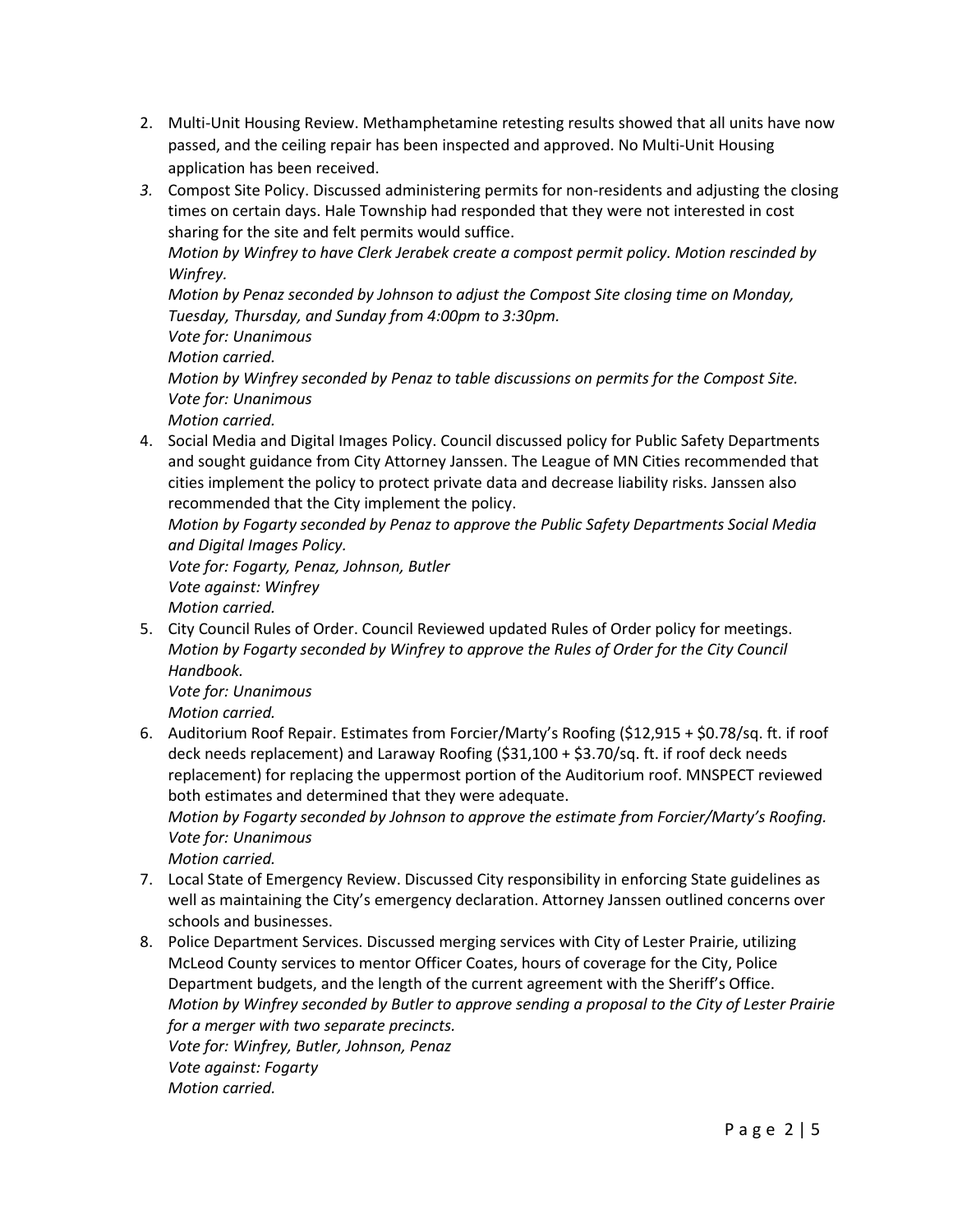## New Business

1. 2019 Audit Presentation. Sarah Oberloh, City Auditor, presented the 2019 Financial Statement for the City of Silver Lake. The overall net position of the City increased to \$4,822,454. The ending General Fund cash and investment balance increased to \$511,130 from \$498,303 in 2018. The net positions of the Water Fund, Sewer Fund, Municipal Liquor Fund, Ambulance Fund and Fire Fund all increased in 2019. The Storm Sewer Fund continued to operate as a deficit. The Municipal Liquor Fund had an income of \$19,669 before the \$10,000 transfer to the General Fund. Oberloh noted that there were no legal compliance issues and the communications with management went well.

2. Communication Utilities Right of Way. Discussion on developing a policy or ordinance to direct utility companies performing work within the City. *Motion by Winfrey seconded by Penaz to develop a right of way utilities policy or ordinance. Vote for: Unanimous Motion carried.*

Mayor Butler called for a brief recess at 8:31pm. Mayor Butler called the meeting back to order at 8:35pm.

## Department Business

- 1. Public Works
	- a. Request to approve WM Mueller to perform patching of streets and parking lots for \$12,800. Other estimate from Southwest Paving was for \$23,450. *Motion by Winfrey seconded by Penaz to approve the estimate from WM Mueller with a proposed completion date of July 30, 2020. Vote for: Unanimous Motion carried.*
	- b. Sanitary main cleaning and televising estimates to be reviewed at June meeting.
	- c. Gehlen Drive storm sewer likely to need replacement.
	- d. Extra signage at compost site has been ordered.
	- e. Swartzer Sewer Service dumping discussion. Greg Stang and Lee Ortloff provided memo concerning the amounts being dumped and the potential impacts of the concentration. *Motion by Winfrey seconded by Butler to indefinitely suspend private septic haulers from dumping into City wastewater effective July 1, 2020. Vote for: Unanimous*

*Motion carried.* 

- f. PeopleService operational report for March reviewed.
- 2. Public Safety
	- a. Fire Department
		- i. Applied for \$2500 Xcel Energy matching grant for traffic safety equipment.
		- ii. Reviewing bylaws for updating.
		- iii. Have held training via video and Officer meetings will occur virtually.
	- b. Ambulance
		- i. Chief Ardolf-Mason submitted resignation letter effective May 31, 2020.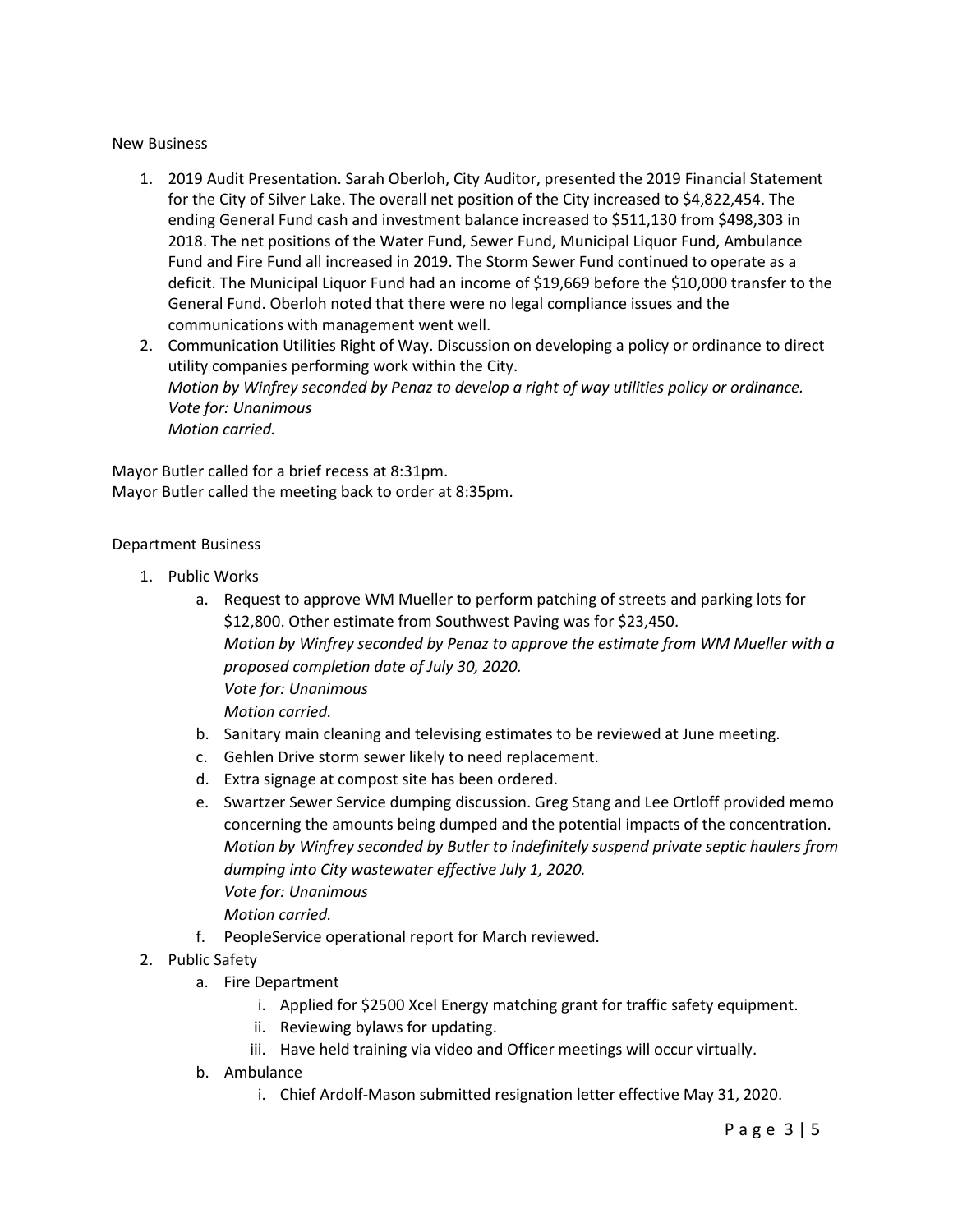*Motion by Winfrey seconded by Penaz to accept resignation from Chief Ardolf-Mason. Vote for: Unanimous*

*Motion carried.*

- ii. Special Council Meeting set for May 27 at 6:30pm to appoint new Chief. Requested Assistant Chief Wawrzyniak be in attendance.
- iii. Request to hire Emily Schneerman as EMT. *Motion by Fogarty seconded by Johnson to approve hire of Emily Schneerman as EMT pending successful background investigation and drug screen. Vote for: Unanimous. Motion carried.*
- iv. Reviewed bylaws as amended by City Attorney. Adjustments were made for liability purposes. *Motion by Butler seconded by Winfrey to approve updated Silver Lake Ambulance Service Bylaws with "Bylaws" changed to "Policies". Vote for: Unanimous Motion carried*.
- v. Reviewed budget, monthly meetings and trainings, call report, and staffing.
- vi. On-call room quotes reviewed, and discussion held on renting an apartment for six months for on-call room. Ambulance minutes noted that the department decided not to pursue the lease.

*Motion by Winfrey seconded by Penaz to approve pursuing a 6-month lease for the apartment at \$400/month and if Ambulance Department concerns are met to lease the apartment for the on-call room. Vote for: Unanimous*

c. Police Department

*Motion carried.*

- i. Annual Review for Officer Ian Coates conducted by Sheriff Rehmann. *Motion by Winfrey seconded by Penaz to approve annual review for Ian Coates retaining with step increase to \$19.80 per hour. Vote for: Unanimous Motion carried.*
- ii. Reviewed monthly call activity.
- 3. Municipal Liquor Store
	- a. Sales for April were \$36,208.00 with a loss of \$5,036.45. Year-to-date sales were \$163,165.19 with a profit of \$10,090.41.
	- b. Request to approve annual reviews for Faye Duffy, Kayla Hofer and Mariah Dillon. *Motion by Penaz seconded by Winfrey to approve annual review for Faye Duffy and to retain with no wage increase due to wage being at top of scale. Vote for: Unanimous*

*Motion carried.*

*Motion by Penaz seconded by Winfrey to approve annual review for Kayla Hofer and to retain with no wage increase due to wage being at top of scale. Vote for: Unanimous*